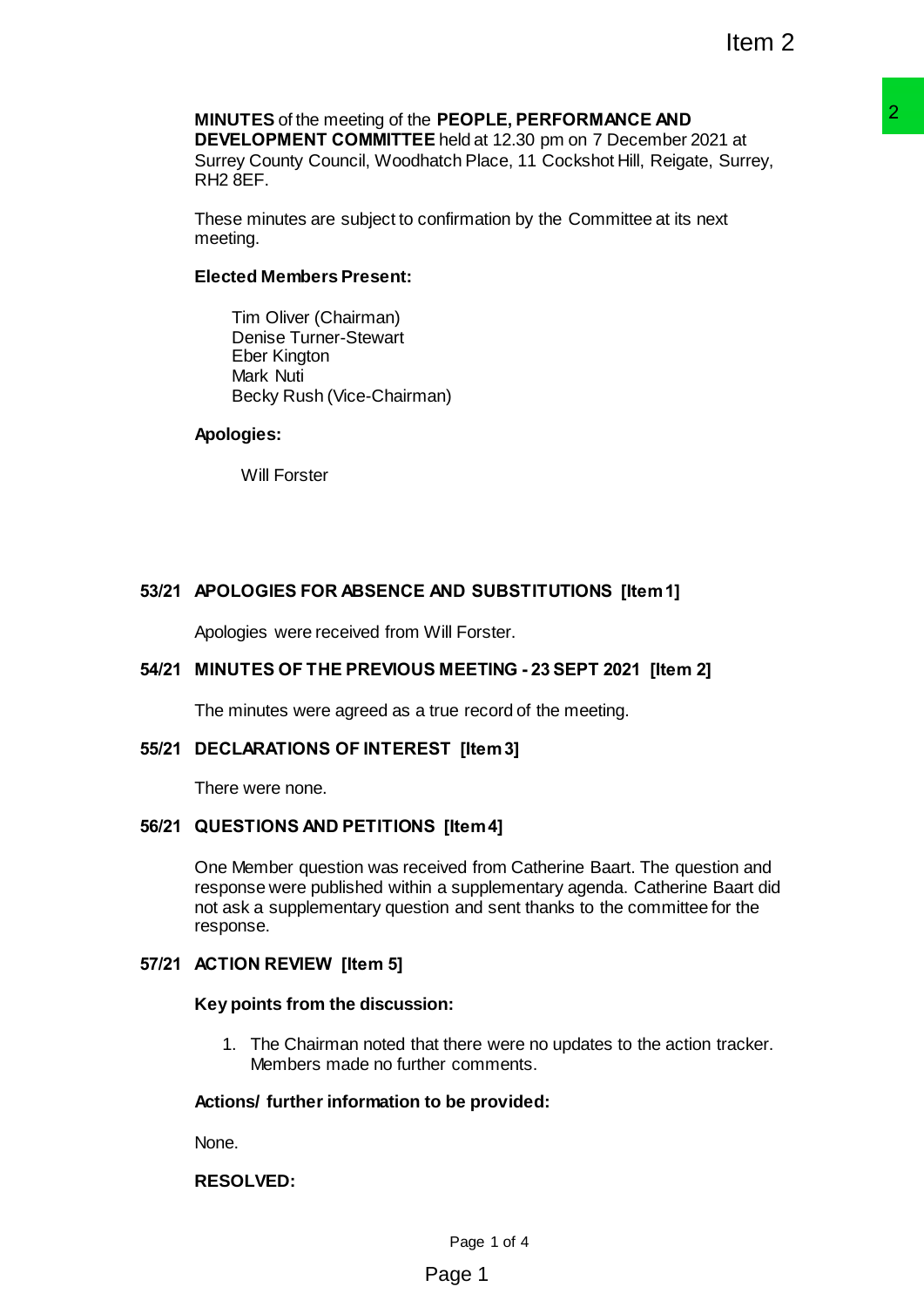The Committee noted the action tracker.

## **58/21 FORWARD WORK PROGRAMME [Item 6]**

#### **Key points from the discussion:**

1. The Chairman noted that the Talent Strategy would be considered at the next meeting. Members made no further comments.

### **Actions/ further information to be provided:**

None.

### **RESOLVED:**

The Committee noted the Forward Work Programme.

## **59/21 SURREY COUNTY COUNCIL VACCINATION POLICY [Item 7]**

#### **Witnesses:**

Hannah Dwight, HR Business Partner - Adult Social Care

### **Key points raised during the discussion:**

- 1. The HR Business Partner introduced the report and provided a brief summary. It was noted that, as a result of the Covid pandemic, the government had made changes to the regulations for care services. The purpose of the Vaccination policy was to set out the county council's position on vaccination related to employment or entry to a designated setting. Members noted details of the policy which were outlined within the officer report. The Committee noted the action tracker.<br>
S8/21 FORWARD WORK PROGRAMME [Its<br>
Key points from the discussion:<br>
1. The Chairman noted that the Tal<br>
the next meeting, Members mad<br>
Actions' further information to be pro<br>
None.<br>
	- 2. Officers confirmed that there would be no severance costs associated with a dismissal.
	- 3. The Committee noted that there was no data available on the number of people who chose not to apply for a post because of a specific policy.
	- 4. A Member asked for clarification on the policy's position on booster vaccinations. Officers confirmed that currently booster vaccinations were not covered within the regulation.

### **Actions/ further information to be provided:**

None.

### **RESOLVED:**

- 1. The Committee noted the Vaccination policy.
- 2. The Committee agreed for the policy to be updated as new legislation is published without further presentation where a review of the council's policy position on vaccination is not required.

## **60/21 EXCLUSION OF THE PUBLIC [Item 8]**

Page 2 of 4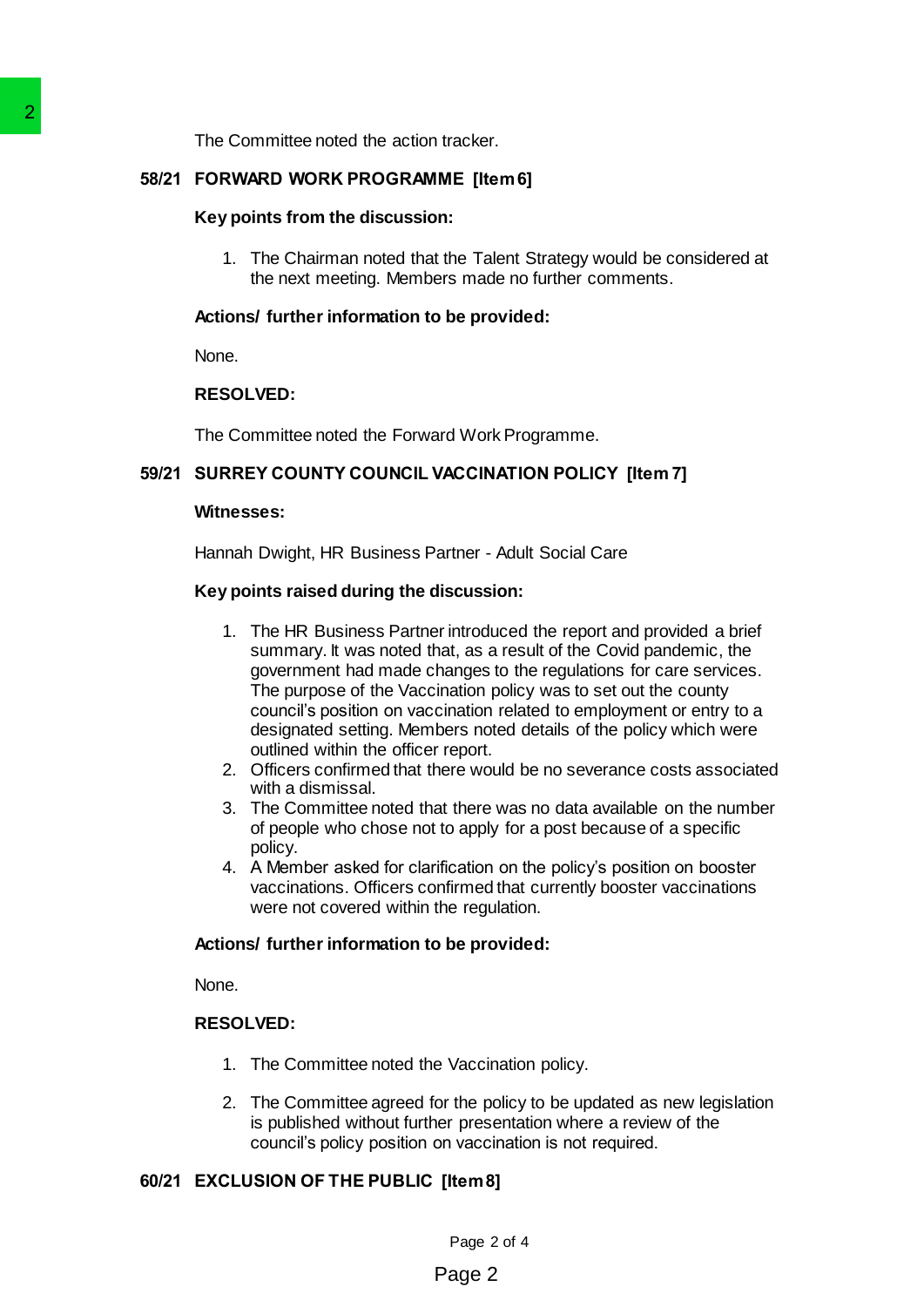**RESOLVED:** That under Section 100(A) of the Local Government Act 1972, the public be excluded from the meeting for the following items of business on the grounds that they involve the likely disclosure of exempt information under the relevant paragraphs of Part 1 of Schedule 12A of the Act. on mooting for the following items of business on<br>
a meeting for the following items of business on<br>
The likely disclosure of exernat information under<br>
The likely disclosure of exernat information under<br>
In the SEND REPOR

## **61/21 TENURE, AGENCY & INTERIM SPEND REPORT [Item 9]**

#### **Witnesses:**

Paula Leach, Interim Director of People and Change Emma Lucas, Head of Business Partnering & Employment Practice

### **Key points raised during the discussion:**

1. The report was introduced by officers. The Committee asked a number of questions which were responded to by the officers present before moving to recommendations.

### **Actions/ further information to be provided:**

None.

## **RESOLVED:**

See Exempt Minute - E-03-22

## **62/21 SURREY COUNTY COUNCIL PAY AND TERMS & CONDITIONS OF SERVICE [Item 10]**

#### **Witnesses:**

Paula Leach, Interim Director of People and Change Emma Lucas, Head of Business Partnering & Employment Practice

#### **Key points raised during the discussion:**

1. The report was introduced by officers. The Committee asked a number of questions which were responded to by the officers present before moving to recommendations.

#### **Actions/ further information to be provided:**

None.

### **RESOLVED:**

See Exempt Minute - E-04-22

## **63/21 PUBLICITY OF PART 2 ITEMS [Item 11]**

#### **64/21 DATE OF NEXT MEETING [Item 12]**

The Committee noted that its next meeting would be held on 1 March 2022.